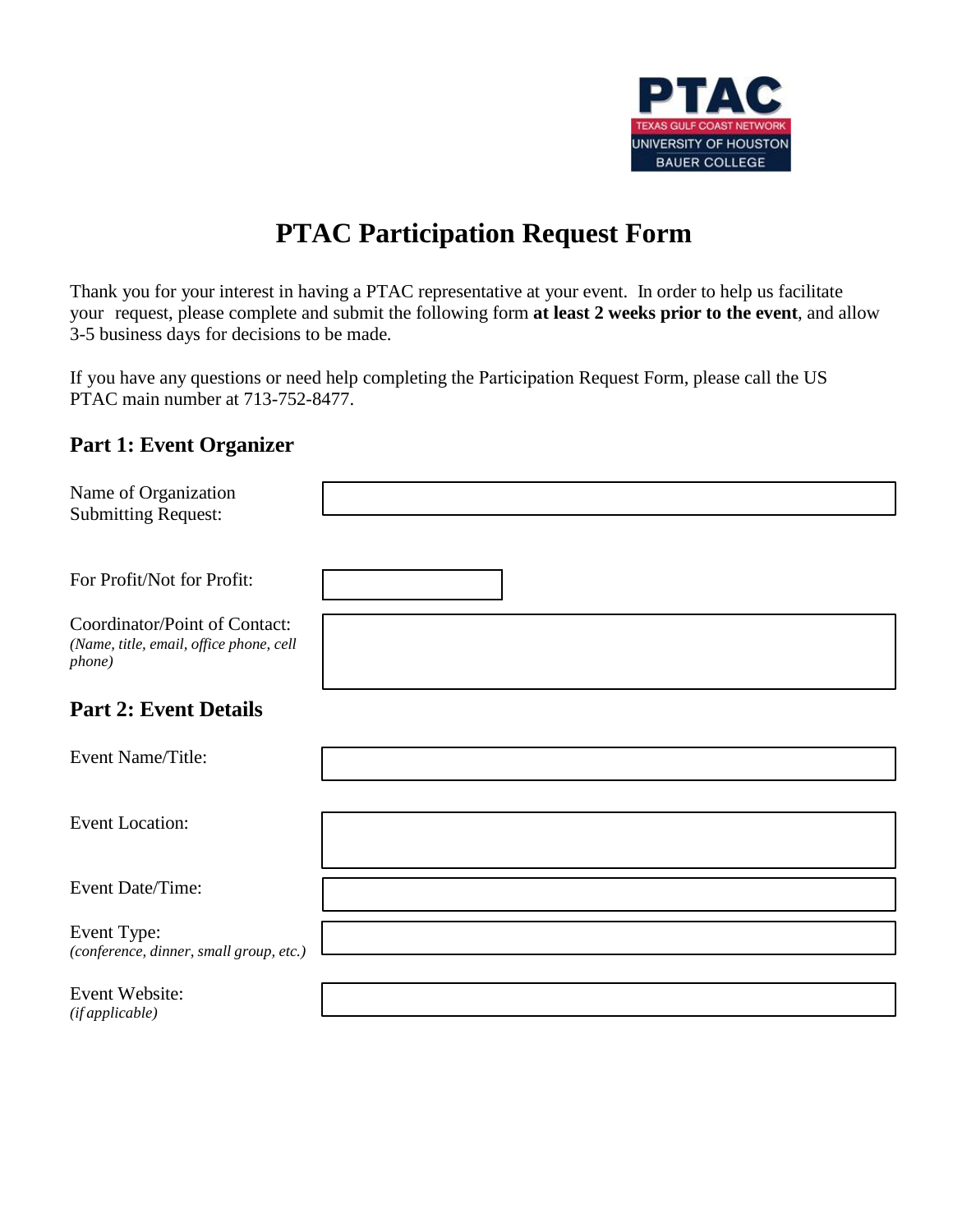

## **Part 3: Participation Details**

| <b>Desired Participation:</b><br>(keynote address, roundtable, panel,<br>booth, table etc.) |  |
|---------------------------------------------------------------------------------------------|--|
| <b>Requested Topic:</b>                                                                     |  |
| <b>Expected Duration:</b><br>(30 minutes, 1 hour, all day, etc.)                            |  |

## **Part 4: Additional Information**

Audience:

*(Approximate size of audience. Also briefly describe its make-up and if membership is required to attend.)*

Media:

*(Will media be invited? If so, will the event be open or closed press? Will the event be recorded?)*